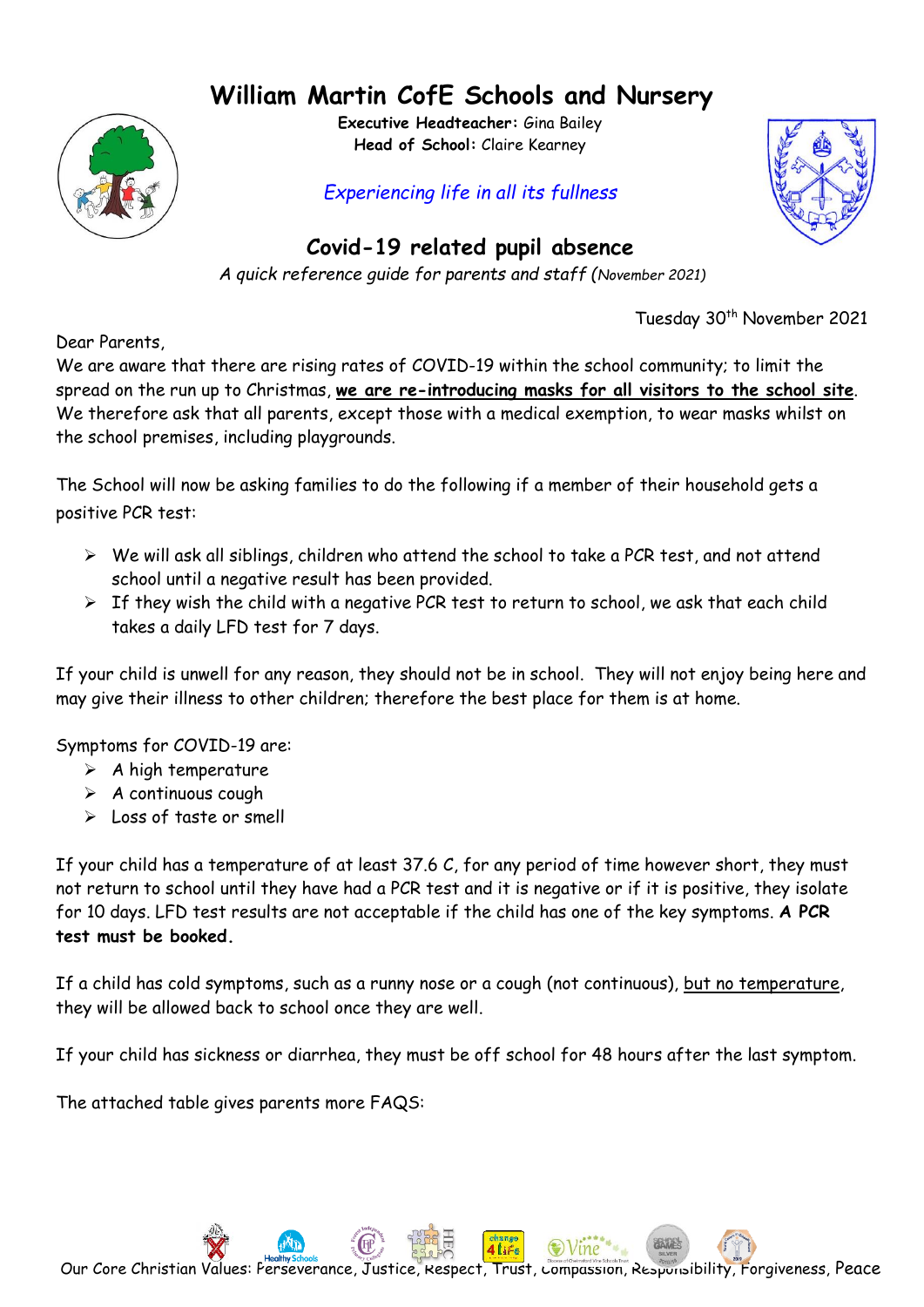| What to do if                                                                                                                                                                    | <b>Action Needed</b>                                                                                                                                                                                                                                                                                                                                      | <b>Return to school when</b>                                                                                                                                                            |
|----------------------------------------------------------------------------------------------------------------------------------------------------------------------------------|-----------------------------------------------------------------------------------------------------------------------------------------------------------------------------------------------------------------------------------------------------------------------------------------------------------------------------------------------------------|-----------------------------------------------------------------------------------------------------------------------------------------------------------------------------------------|
| my child has Covid-19<br>symptoms,<br>Main symptom:<br>- Temperature of at least 37.6<br>for any length time.<br>May also have:<br>-continuous cough<br>-loss of taste and smell | - Do not come to school<br>- Contact school to inform us<br>- Get a PCR test<br>- Inform the school immediately about the<br>test result                                                                                                                                                                                                                  | the test comes back negative or a<br>period of 10 days has passed since<br>the symptoms started, and the<br>child feels well.                                                           |
| my child tests positive for<br>Covid-19.                                                                                                                                         | - Contact school to inform us either by phone<br>or evenings or weekends email:<br>head.harlow@dcvst.org<br>- Agree an earliest date for possible return<br>(minimum of 10 days).<br>- PCR test all siblings who attend school<br>- If siblings are negative they can resume school<br>(continue to LFD for 7 days if attending school)                   | 10 days have passed since<br>symptoms began, even if they still<br>have a cough or loss of taste/smell.<br>(These symptoms can last for<br>several weeks.)<br>AND the child feels well. |
| my child tests negative.                                                                                                                                                         | - Contact school to inform us.<br>- Discuss when your child can come back (same<br>day/next day).                                                                                                                                                                                                                                                         | the test comes back negative.                                                                                                                                                           |
| my child is ill with symptoms<br>not linked to Covid-19.                                                                                                                         | - Contact school to inform us.<br>- Ring on each day of illness or give a date of<br>likely return.                                                                                                                                                                                                                                                       | after 48 hours following the last<br>bout of sickness or diarrhoea (as<br>per attendance policy)                                                                                        |
| someone in my household<br>has Covid-19 symptoms.                                                                                                                                | - Contact school to inform us.<br>- Household member to get a PCR test.<br>- Inform school immediately about test result.                                                                                                                                                                                                                                 | child can continue attending<br>school as long as they have no<br>symptoms.                                                                                                             |
| someone in my household<br>tests positive for Covid-19.                                                                                                                          | - Contact school to inform us.<br>- PCR test all members of household<br>- PCR test all children who attend school<br>- If children are negative they can resume<br>school (continue to LFD for 7 days if attending<br>school)<br>- Agree an earliest date for possible return<br>(minimum of 10 days).<br>- Inform school of results as soon as possible | the test comes back negative<br>(continue to LFD for 7 days if<br>attending school) or a period of 10<br>days has passed since the<br>symptoms started, and the child<br>feels well.    |
| NHS test and trace has<br>identified my child as a close<br>contact of somebody with<br>confirmed Covid-19.                                                                      | - All close contacts must take a PCR test<br>- Contact school to inform us of results.<br>- If positive agree an earliest date for possible<br>return (minimum of 10 days).                                                                                                                                                                               | child can continue to attend<br>school awaiting result.<br>If positivethe child has completed<br>10 days of isolation.                                                                  |
| NHS test and trace has<br>identified a household<br>member (other than my child)<br>as a close contact of<br>somebody with symptoms or<br>confirmed Covid-19.                    | - All close contacts must take a PCR test<br>- Contact school to inform us of results.<br>- Child can continue to attend school.                                                                                                                                                                                                                          | child can continue to attend<br>school                                                                                                                                                  |
| a sibling attending another<br>school has been sent home to<br>self-isolate due to their being<br>a positive case in their school.                                               | - Sibling must take a PCR test<br>- William Martin child(ren) can continue to<br>attend.                                                                                                                                                                                                                                                                  | child can continue to attend<br>school                                                                                                                                                  |
| my child's bubble is closed<br>due to a Covid-19 outbreak in<br>school.                                                                                                          | - Child must not come to school.<br>- Support your child at home with remote<br>education provided by your school.<br>- Your child will need to self-isolate for 10 days.<br>- Other siblings may continue to attend school.                                                                                                                              | school inform you that the<br>bubble will be reopened.                                                                                                                                  |